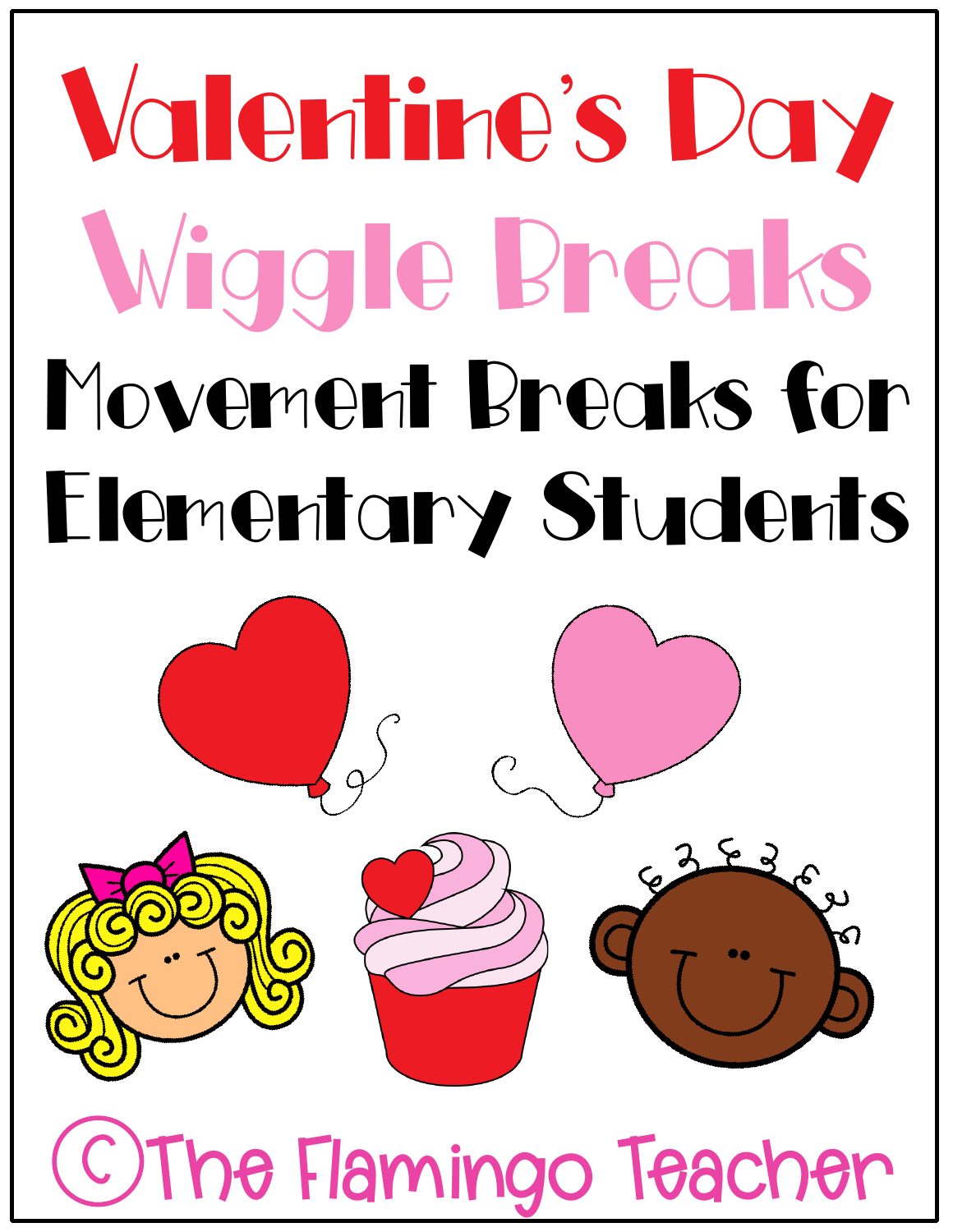#### The research supporting Wiggle Breaks:

"Why Students Shouldn't Be Forced To [Spend So Much Time Sitting at Desks in](https://www.washingtonpost.com/education/2019/02/07/why-students-shouldnt-be-forced-spend-so-much-time-sitting-desks-class/)  Class" by Valerie Strauss from The Washington Post

- "Physical activity improves brain elasticity, which allows children to learn more easily."
- "Exercise releases endorphins that make children feel more relaxed."
- " **…**the part of the brain that processes movement also processes learning. So when students are sitting still, the learning process is actually hindered rather than enhanced."

## The Flamingo Teacher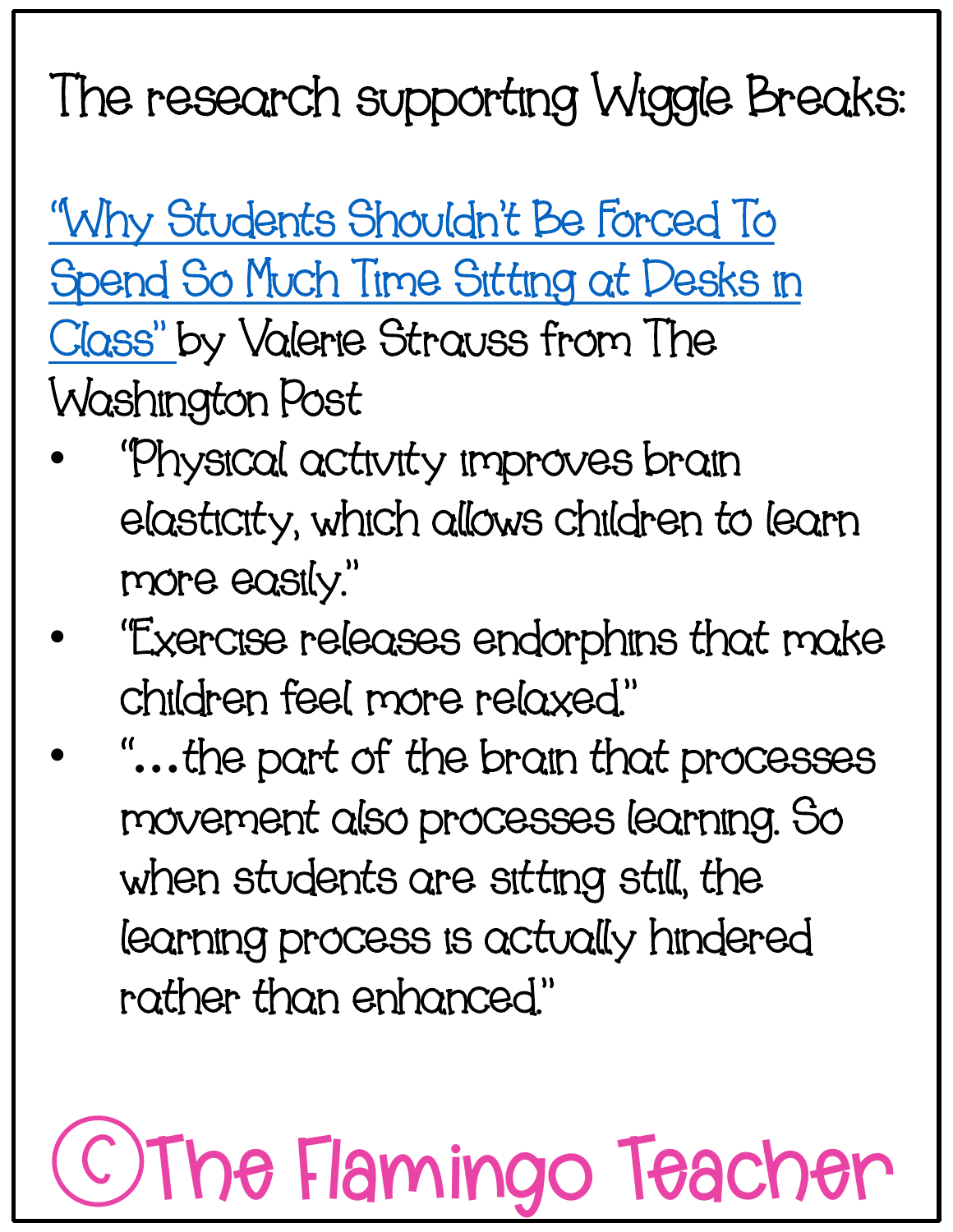#### Valentine's Day Wiggle Breaks

Use these Wiggle Breaks to give your students movement breaks throughout the day! Cut out the cards. You can randomly pick different breaks to do when they need a wiggle break!

| Put your hands over your<br>head in the shape of a<br>heart and stand on one<br>foot. Switch sides after<br>30 seconds. | Would you rather eat<br>chocolate hearts or<br>candy hearts? (30 sec.)<br>Candy: pretend to jump<br>rope<br>Chocolate: sit-ups |
|-------------------------------------------------------------------------------------------------------------------------|--------------------------------------------------------------------------------------------------------------------------------|
| Do heart jumping<br>jacks for a minute!<br>(Form hands into a<br>heart and then do a<br>, jumping, jack.)               | Spell Valentine's Day<br>words while doing arm<br>circles. (pink, red, love,<br>heart, etc.)                                   |
| Hold hands in<br>shape of heart<br>and do squats<br>for 20 seconds                                                      | Do you like pink or red<br>roses? (30 seconds)<br>Pink: Push-ups<br>Red: Jog in Place                                          |

The Flamingo Teacher

The Flamingo Teacher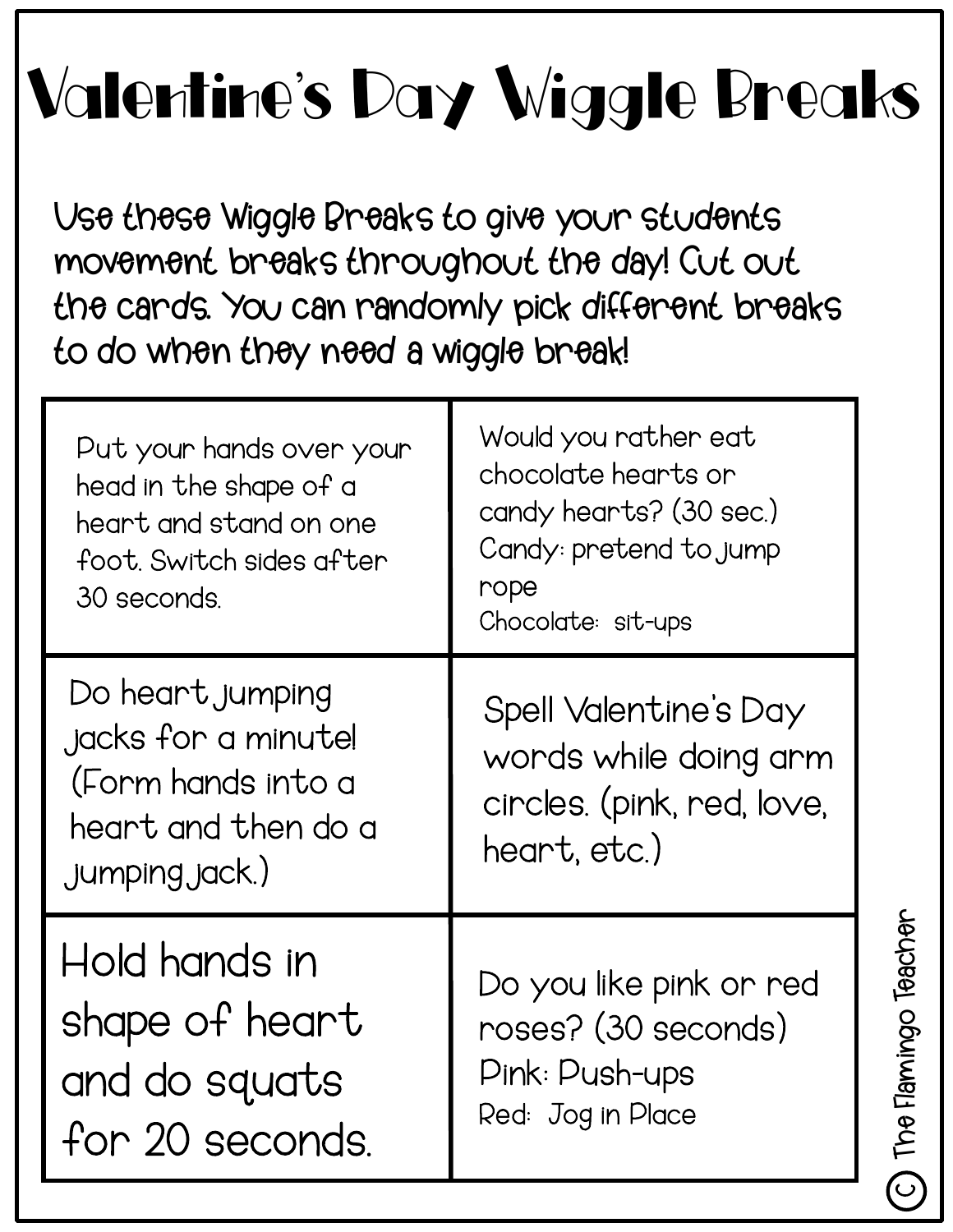### Valentine's Day Wiggle Breaks

| Would you rather eat                                                                                                                                                       | Would you rather eat                                                                       |
|----------------------------------------------------------------------------------------------------------------------------------------------------------------------------|--------------------------------------------------------------------------------------------|
| strawberry or cherry heart                                                                                                                                                 | vanilla or chocolate                                                                       |
| lollipops? (30 seconds)                                                                                                                                                    | cupcakes? (30 seconds)                                                                     |
| Strawberry: Chair Yoga Pose                                                                                                                                                | Vanilla: Warrior II Yoga                                                                   |
| Cherry: Down Dog Yoga                                                                                                                                                      | Pose                                                                                       |
| Pose                                                                                                                                                                       | Chocolate: Tree Yoga Pose                                                                  |
| Would you rather drink pink<br>lemonade or fruit punch at a<br>V-Day party? (30 seconds)<br>Pink Lemonade: star jumping<br>, jacks<br>Fruit Punch: seal jumping<br>, jacks | There are 28 days in<br>February (29 on leap<br>years). Run in place<br>for 28/29 seconds. |
| Would you rather play bingo                                                                                                                                                | Would you rather                                                                           |
| or do the limbo at a V-Day                                                                                                                                                 | make a clay heart or                                                                       |
| party? (30 seconds)                                                                                                                                                        | paint one on paper?                                                                        |
| Bingo: Run like a cheetah                                                                                                                                                  | $(30$ seconds)                                                                             |
| Limbo: Stomp like an                                                                                                                                                       | Clay: Calf Raises                                                                          |
| elephant                                                                                                                                                                   | Paint: Hop on One Foot                                                                     |

C The Flamingo Teacher The Flamingo Teacher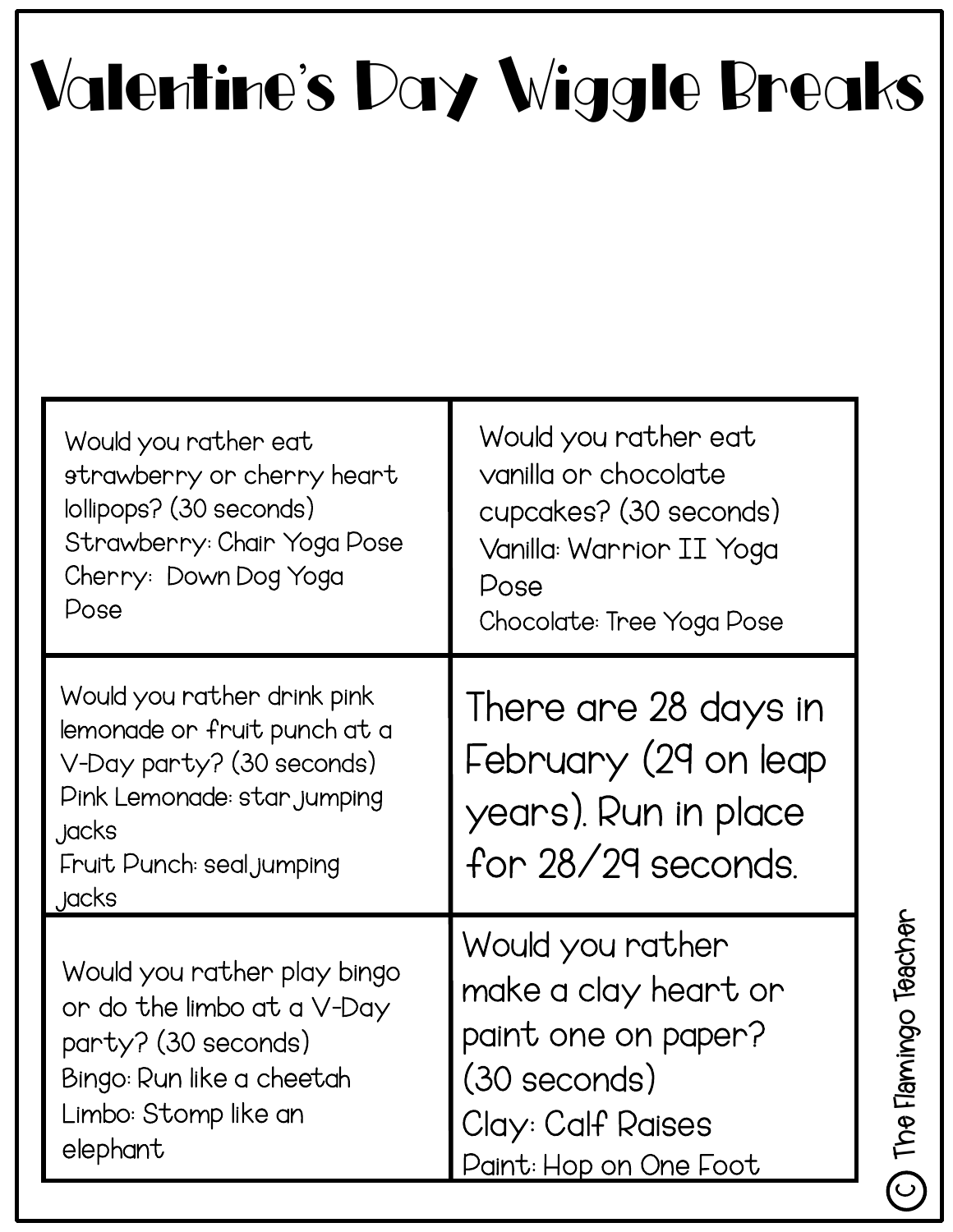#### Valentine's Day Wiggle Breaks

| Valentine's Day<br>is on February<br>$14th$ . Do 14 lunges.                                                                                         | Would you rather eat a<br>heart pizza or a heart<br>soft pretzel? (30<br>seconds)<br>Pizza: High Knees<br>:Pretzel: Tuck Jumps                            |
|-----------------------------------------------------------------------------------------------------------------------------------------------------|-----------------------------------------------------------------------------------------------------------------------------------------------------------|
| Would you rather get a box<br>of chocolates or a bouquet<br>of flowers on V-Day?<br>Chocolates: Criss-Cross<br>Jumping Jacks<br>Flowers: Frog Jumps | Would you rather eat<br>heart donuts or heart<br>pancakes? (30 sec.)<br>Donyts: Pretend to hula<br>hoop<br>Pancakes: Side Stretches                       |
| Would you rather eat milk<br>or dark chocolate<br>covered strawberries?<br>$(30$ seconds)<br>Milk: Quad Stretch<br>Dark: Butterfly Stretch          | Would you rather make<br>paper hearts or paper<br>chains?<br>(30 seconds)<br>Hearts: Balance on one<br>foot like a flamingo<br><b>Chains: Floss Dance</b> |

C The Flamingo Teacher The Flamingo Teacher